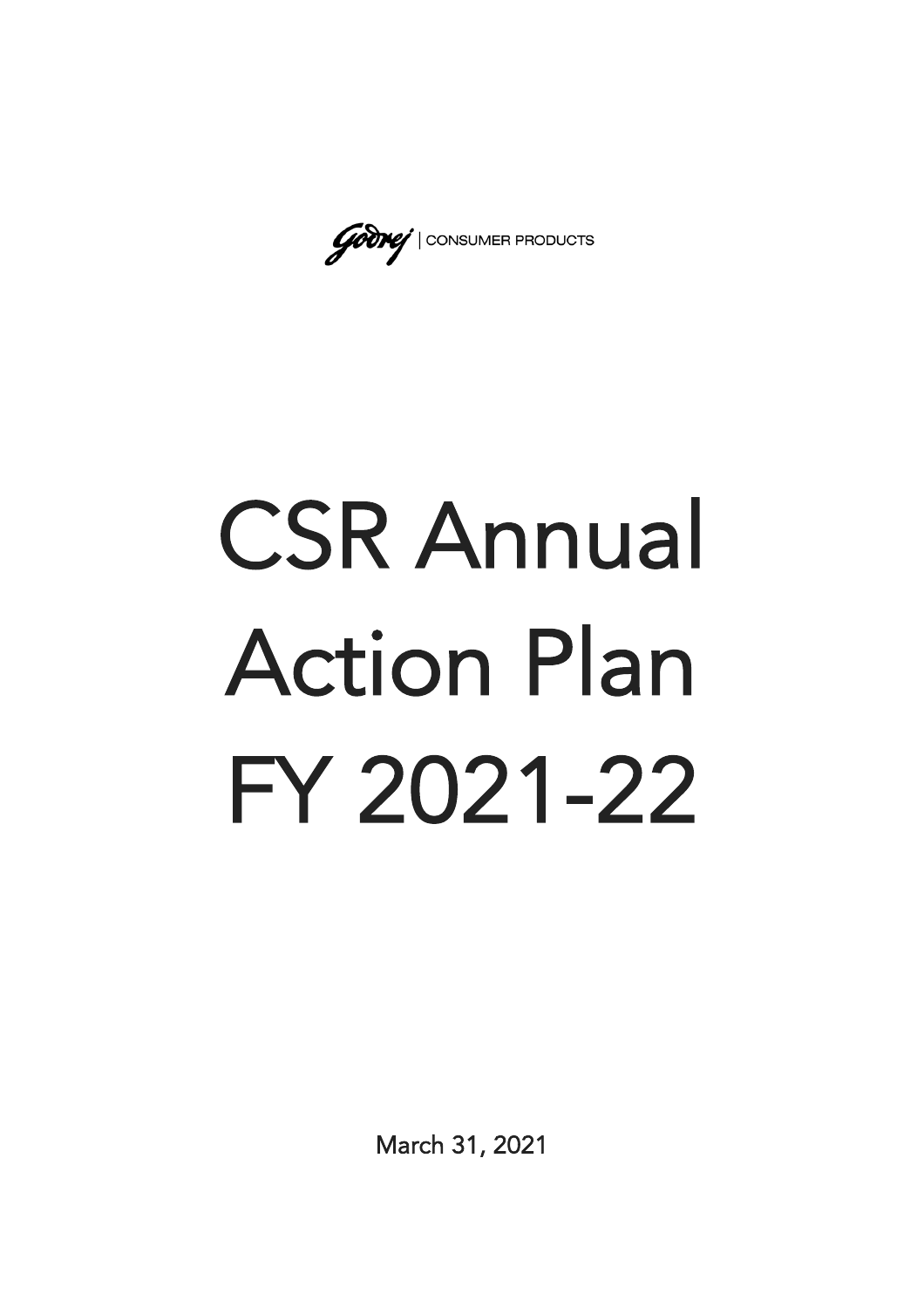## CSR Annual Action Plan

The CSR Annual Action Plan includes the list of CSR projects or programmes that are approved to be undertaken by the board in areas or subjects specified in Schedule VII of the Act. These projects or programmes are in line with our CSR policy and governed by the CSR committee.

We provide details about the projects and list of partners we're working with to implement it on ground. We also indicate funds earmarked and the status of the project.